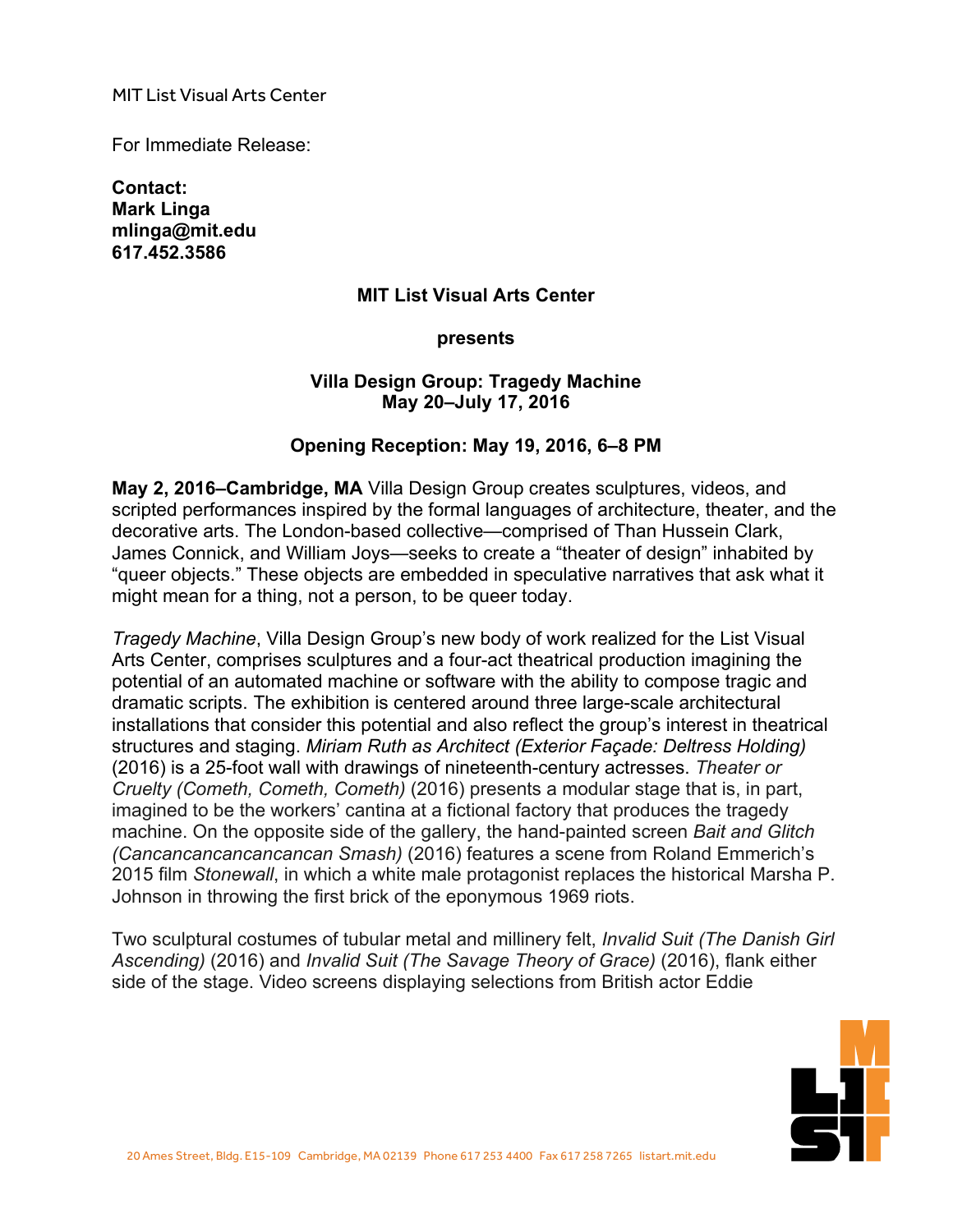Redmayne's films are integrated into these structures, turning them into a kind of tragedy machine. The installation's capstone is *For all Mediocre Students the Olive Tree Bears the Fruits of Competition* (2016), a chandelier of steel and blown glass which hangs from the ceiling above the stage.

The exhibition also serves as the premiere of *This Is It or Dawn at Bar Bazuhka* (2016), the group's most recent theatrical production, an adaptation of Eugene O'Neill's play *The Iceman Cometh* (1939), by transposing the story from New York's Greenwich Village to a gay nightclub on the Greek Island of Skiathos.

# **ABOUT VILLA DESIGN GROUP**

Villa Design Group is Than Hussein Clark, James Connick, and William Joys, who met at Goldsmiths, University of London in 2011. Recent and upcoming performances and exhibitions include Edinburgh Art Festival; Blue Moon at Mathew Gallery, Berlin; KUB Arena; Kunsthaus Bregenz; Bundeskunsthalle Bonn; Mathew Gallery, New York; and mumok, Vienna.

*Villa Design Group: Tragedy Machine* is curated by Alise Upitis, Assistant Curator, Public Art and Exhibitions, MIT List Visual Arts Center.

# **PUBLIC PROGRAMS**

**Public Reception** Thursday, May 19, 6-8 PM

# **Performance**

*This Is It or Dawn at Bar Bazuhka* (2016) Saturday, May 21, 4-8 PM

Premiere performance of the group's most recent theatrical production, featuring Laura Schuller, Ruth Connick, Josef Mohadmed, Valerie Mccann, Markus Berhnard, Mo Faraji, Catherine Luedtke, and Luis Odrizola. Advanced registration is required for this performance and tickets are limited. For more information and to register visit: <listart.mit.edu/events-programs>

# **SUPPORT**

Exhibitions at the List Center are made possible with the support of Cynthia & John Reed and Rick & Terry Stone.